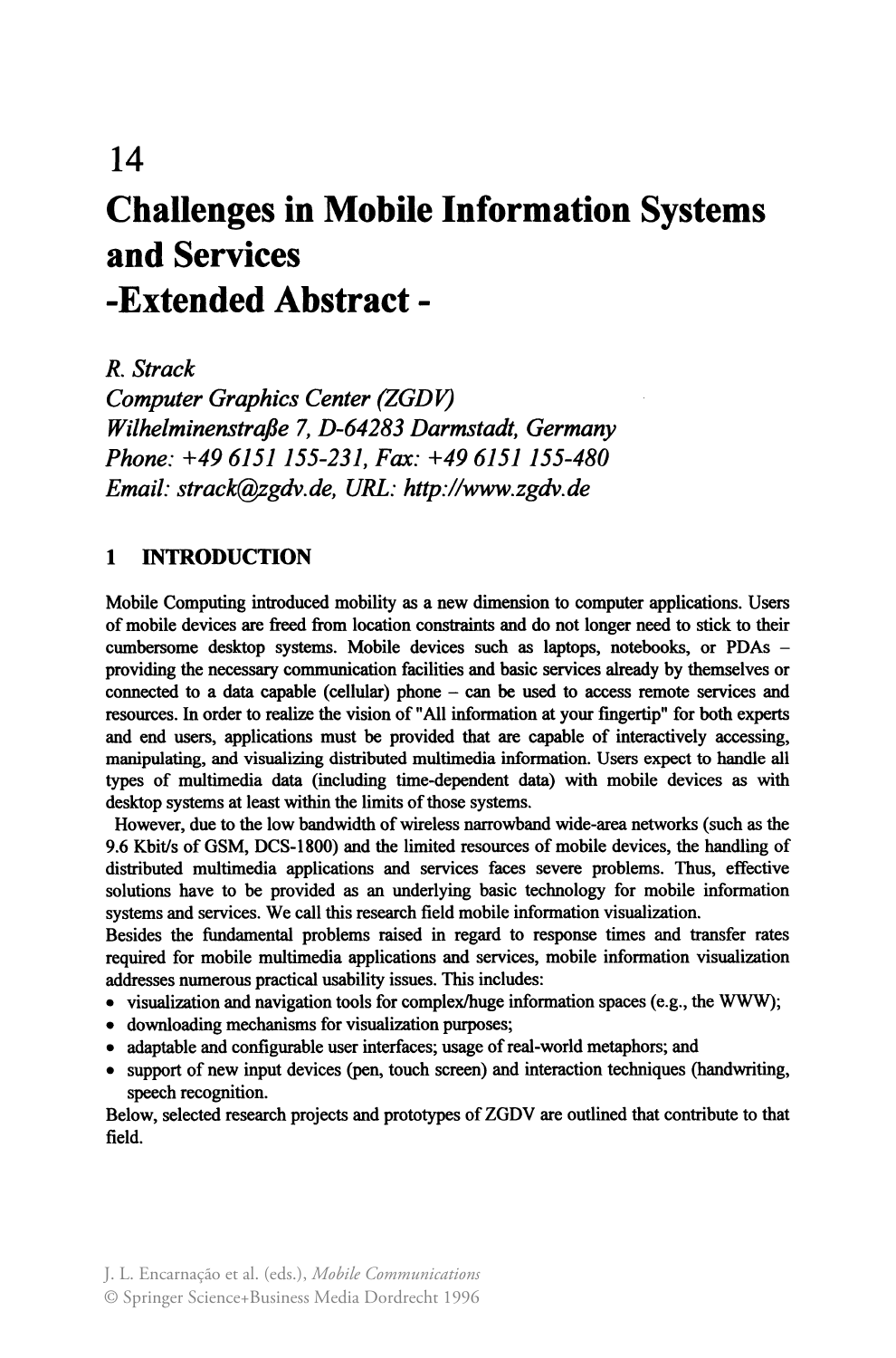#### 2 **MOBILE MULTIMEDIA DATA HANDLING**

The objective is to develop a mobile multimedia middleware (MoWare) that provides a layered architecture for developers of mobile multimedia applications with a set of APIs, tools, and services at different levels of abstractions. MoWare, that is currently being established, addresses the provision of enhanced services for multimedia data handling and interfaces for the integration of communication mechanisms and/or services into applications.

One basic concept being established for the MoWare is the internal representation of a multimedia task defined by the user as a pipeline. Each component of the pipeline - a pipeline is either pre-composed or being established dynamically - represents an atomic process. A framework is being established that enables the dynamic utilization of available resources via resource dependent delegation of the processes. This framework encompasses a resource information base as well as a resource and a task manager.

### 3 **SUPPORTED SEARCH BY CONTEXT VISUALIZATION**

The objective of SuSe (Supported Search Service) was the establishment of a tool that supports the location and discovery of information within complex information structures on stationary and mobile devices. The prototype' of an interactive resource discovery system visualizes the current context to improve the exploration of the organization and the content of a resource space.

The SuSe server is a meta-information system containing indexes of summaries and a classification repository. The summaries are reasonably small sized descriptor objects, which contain meta-information to describe a document and to point anyone to the original data. The classification repository describes the relationship between these characteristics. This enables a structured view onto the available documents.

The user interface of SuSe combines the advantages of browsing and searching. It uses the information categories of the server to guide the user, who is searching for information in its resource space. A request is visualized via a search tree. At each level of the search tree the user can refine his request by defining a further descriptive search or by selecting the subcontext, that best matches his information needs. Several user interface metaphors and the 3D-perspective are used for the support of intuitive interaction even for the first-time, naive users.

## **4 HYPERFUNK** - A **PERSONAL MOBILE INFORMATION SYSTEM**

HyperFunk (Hypermedia in Mobilfunk) was a project for the development of innovative information services with wireless data transmissiont. The HyperFunk prototype represents a

<sup>,</sup> The SuSe prototype was developed within a DeTeBerkom project, tailored for a typical "real-world" application scenario of a town council.

t It was carried out by ZGDV in cooperation with DeTeMobil GmbH.